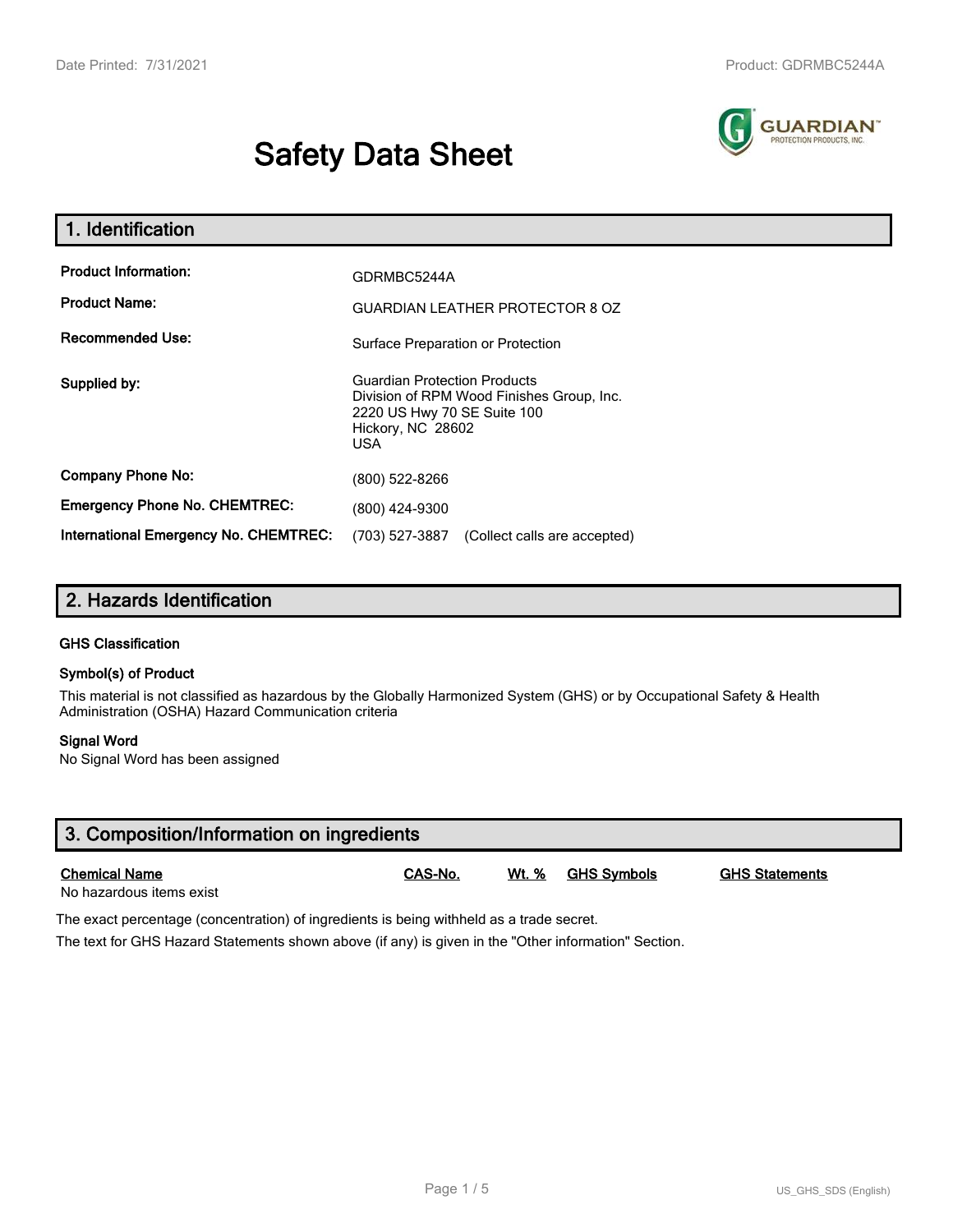## **4. First-aid Measures**



FIRST AID - EYE CONTACT: IF IN EYES: Rinse cautiously with water for several minutes. Remove contact lenses, if present and easy to do. Continue rinsing. If eye irritation persists: Get medical advice/attention.

FIRST AID - SKIN CONTACT: IF ON SKIN: Gently wash with plenty of Soap and Water. If skin irritation occurs: Get medical advice/ attention.

FIRST AID - INGESTION: IF SWALLOWED: rinse mouth. Do NOT induce vomiting. IF exposed or if you feel unwell: Call a POISON CENTER or doctor/physician.

FIRST AID - INHALATION: IF INHALED: If breathing is difficult, remove victim to fresh air and keep at rest in a position comfortable for breathing. IF exposed or if you feel unwell: Call a POISON CENTER or doctor/physician.

## **5. Fire-fighting Measures**

**SPECIAL FIREFIGHTING PROCEDURES:** This product is not expected to burn under normal conditions of use.

**FIREFIGHTING EQUIPMENT:** None.

## **6. Accidental Release Measures**

#### **ENVIRONMENTAL MEASURES:** No Information

**STEPS TO BE TAKEN IN CASE MATERIAL IS RELEASED OR SPILLED:** Follow personal protective equipment recommendations found in Section VIII. Personal protective equipment needs must be evaluated based on information provided on this sheet and the special circumstances created by the spill including; the material spilled, the quantity of the spill, the area in which the spill occurred, and the training and the expertise of employees in the area responding to the spill. Do not allow the spilled product to enter public drainage system or open waterways.

#### **7. Handling and Storage**



**HANDLING:** Avoid inhalation and contact with eyes, skin, and clothing. Wash hands thoroughly after handling and before eating or drinking.

**STORAGE:** Keep containers closed when not in use. Store in cool well ventilated space away from incompatible materials.

# **8. Exposure Controls/Personal Protection Ingredients with Occupational Exposure Limits Chemical Name ACGIH TLV-TWA ACGIH-TLV STEL OSHA PEL-TWA OSHA PEL-CEILING**

No hazardous items exist

**Further Advice: MEL = Maximum Exposure Limit OES = Occupational Exposure Standard SUP = Supplier's Recommendation Sk = Skin Sensitizer N.E. = Not Established N.D. = Not Determined**

**Personal Protection**



**RESPIRATORY PROTECTION:** Use NIOSH approved respiratory protection.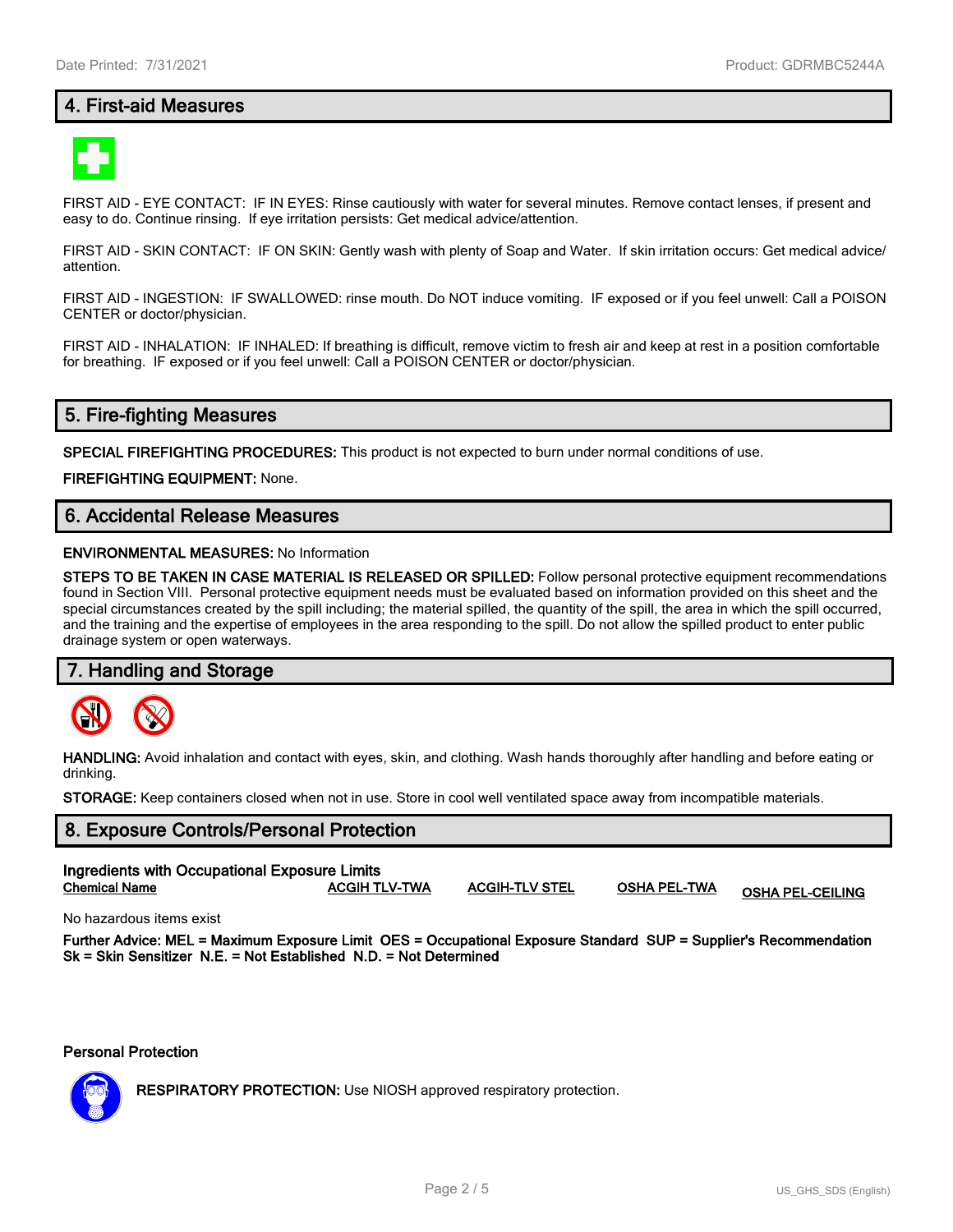

**SKIN PROTECTION:** Wear chemical resistant footwear and clothing such as gloves, an apron or a whole body suit as appropriate.



**EYE PROTECTION:** Wear chemical-resistant glasses and/or goggles and a face shield when eye and face contact is possible due to splashing or spraying of material.



**OTHER PROTECTIVE EQUIPMENT:** No Information



**HYGIENIC PRACTICES:** It is good practice to avoid contact with the product and/or its vapors, mists or dust by using appropriate protective measures. Wash thoroughly after handling and before eating or drinking.

# **9. Physical and Chemical Properties**

| Appearance:                    | Cloudy Liquid                                                 | <b>Physical State:</b>         | <b>LIQUID</b>        |
|--------------------------------|---------------------------------------------------------------|--------------------------------|----------------------|
| Odor:                          | Mild Amine                                                    | <b>Odor Threshold:</b>         | Not determined       |
| Density, g/cm3:                | 1.006                                                         | pH:                            | 6.8                  |
| Freeze Point, °F:              | Not determined                                                | Viscosity:                     | Not determined       |
| <b>Solubility in Water:</b>    | Partition Coefficient, n-octanol/<br>Not determined<br>water: |                                | Not determined       |
| Decomposition temperature, °F: | Not determined                                                | <b>Explosive Limits, %:</b>    | Not determined       |
| Boiling Range, °F:             | Not determined                                                | Flash Point. °F:               | $>$ 200 $^{\circ}$ F |
| Combustibility:                | Does not support combustion                                   | Auto-Ignition Temperature, °F: | Not determined       |
| <b>Evaporation Rate:</b>       | Slower than Diethyl Ether                                     | Vapor Pressure, mmHg:          | Not determined       |
| Vapor Density:                 | Not determined                                                |                                |                      |
| $N.I. = No Information$        |                                                               |                                |                      |

# **10. Stability and reactivity**

**STABILITY:** Stable under normal conditions.

**CONDITIONS TO AVOID:** Contact with incompatible materials.

**INCOMPATIBILITY:** Acids, Bases, Oxidizing agents

**HAZARDOUS DECOMPOSITION PRODUCTS:** Not determined.

## **11. Toxicological information**

**Practical Experiences**

**EMERGENCY OVERVIEW:** No Information **EFFECT OF OVEREXPOSURE - EYE CONTACT:** No Information **EFFECT OF OVEREXPOSURE - INGESTION:** No Information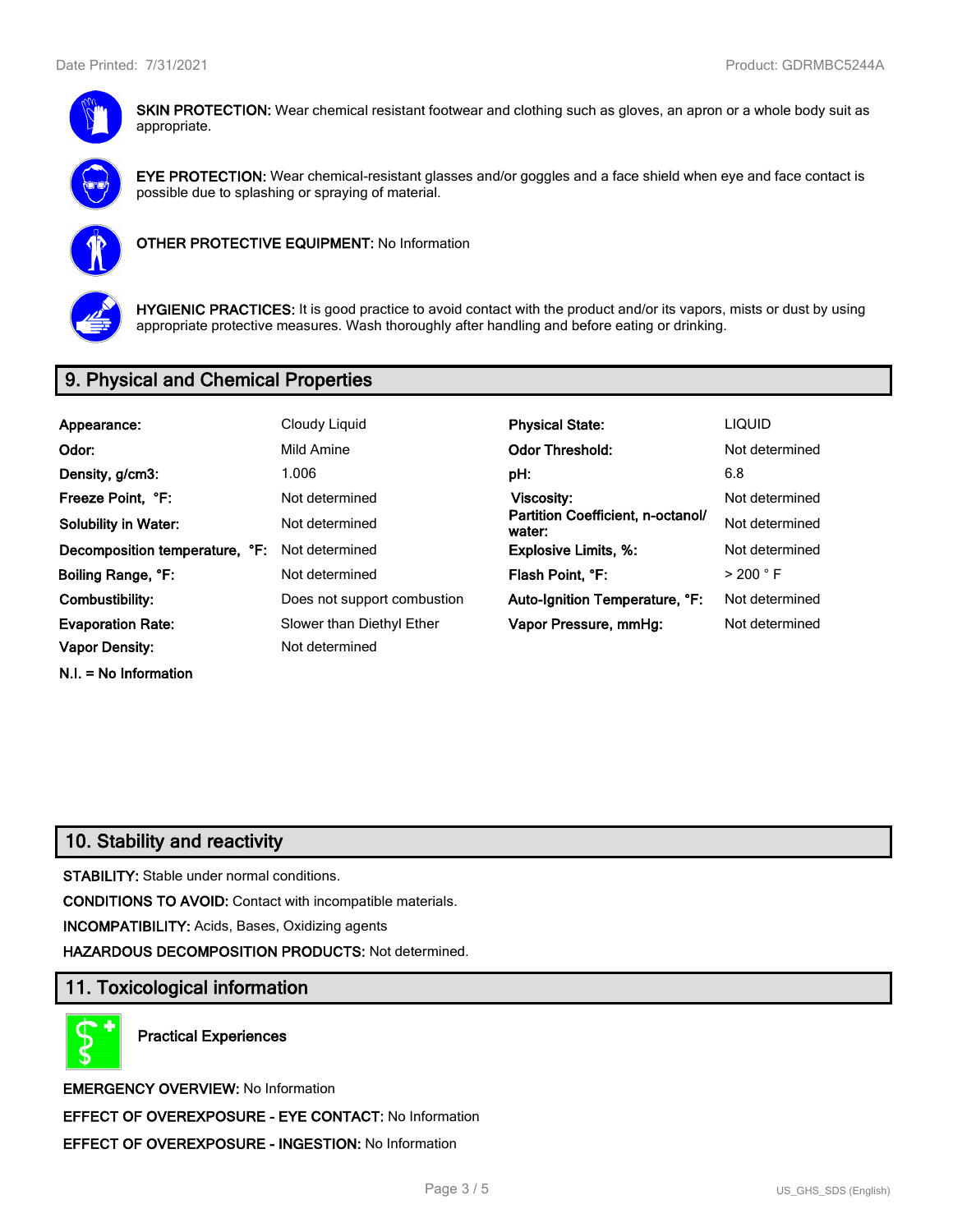#### **EFFECT OF OVEREXPOSURE - INHALATION:** No Information

## **EFFECT OF OVEREXPOSURE - SKIN CONTACT:** No Information

**CARCINOGENICITY:** No Information

## **PRIMARY ROUTE(S) OF ENTRY:**

#### **Acute Toxicity Values The acute effects of this product have not been tested. Data on individual components are tabulated below**

| CAS-No.   | <b>Chemical Name</b> | Oral LD50 | Dermal LD50 | Vapor LC50 |
|-----------|----------------------|-----------|-------------|------------|
| No        |                      |           |             |            |
| hazardous |                      |           |             |            |

hazardous items exist

#### **N.I. = No Information**

## **12. Ecological information**

**ECOLOGICAL INFORMATION:** Ecological evaluation of this material has not been performed; however, do not allow the product to be released to the environment without governmental approval/permits.

## **13. Disposal Information**



**Product**

**DISPOSAL METHOD:** Waste from this material may be a listed and/or characteristic hazardous waste. Dispose of material, contaminated absorbent, container and unused contents in accordance with local, state, and federal regulations.

**STEPS TO BE TAKEN IN CASE MATERIAL IS RELEASED OR SPILLED:** Follow personal protective equipment recommendations found in Section VIII. Personal protective equipment needs must be evaluated based on information provided on this sheet and the special circumstances created by the spill including; the material spilled, the quantity of the spill, the area in which the spill occurred, and the training and the expertise of employees in the area responding to the spill. Do not allow the spilled product to enter public drainage system or open waterways.

## **14. Transport Information**

#### **SPECIAL TRANSPORT PRECAUTIONS:** No Information

**DOT:** NOT RESTRICTED

**IATA:** NOT RESTRICTED

**IMDG:** NOT RESTRICTED